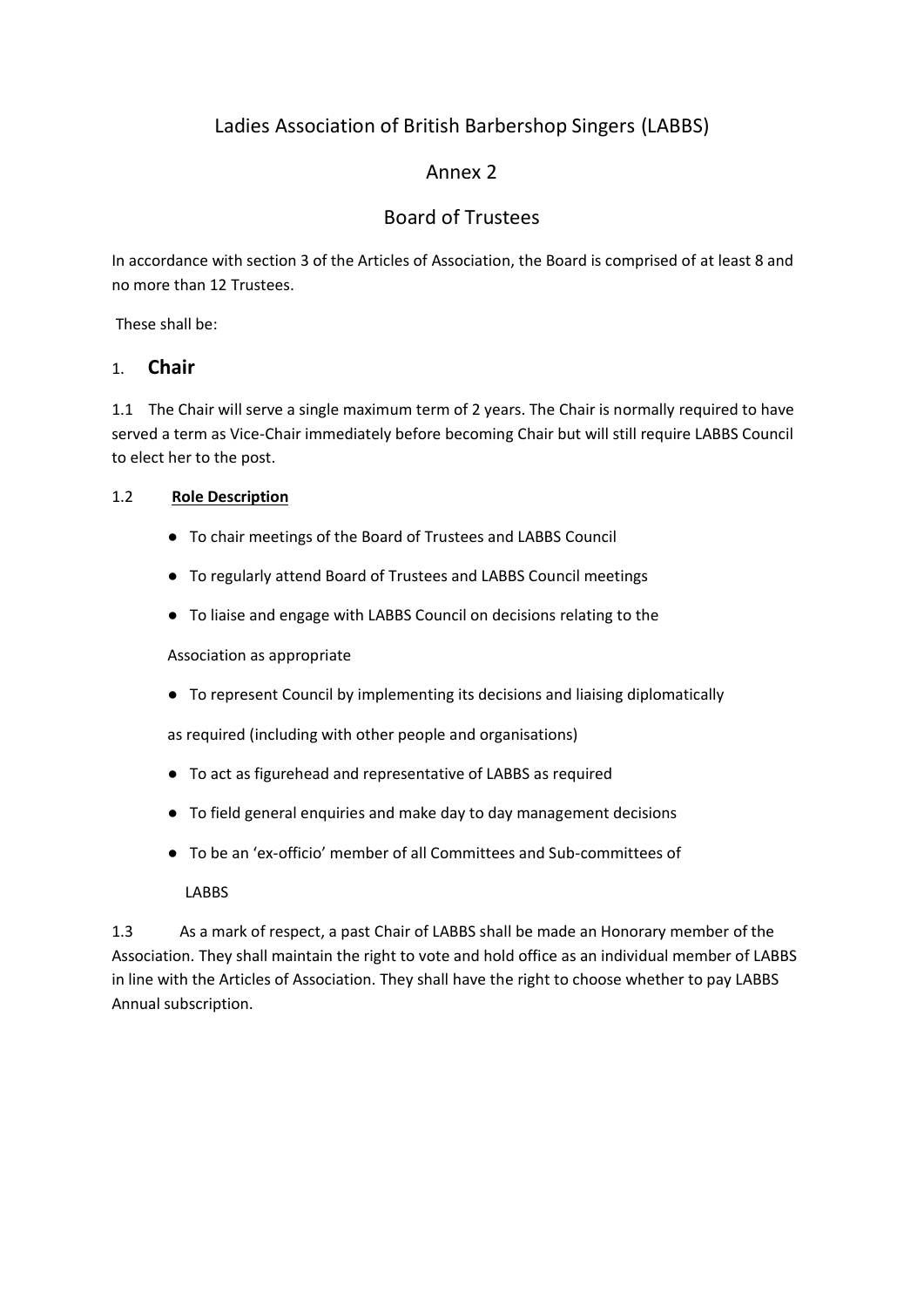## 2. **Vice Chair**

2.1 The Vice-Chair will serve a single maximum term of 2 years. The Vice-Chair is elected by majority of votes at LABBS Council after application, interview and recommendation of candidates by the Board of Trustees. The Vice-Chair will normally graduate immediately to be Chair but will still require LABBS Council to elect her to the Chair post.

### 2.2 **Role Description**

- To deputise for all duties of the Chair in her absence
- To regularly attend Board of Trustees and LABBS Council meetings
- To liaise and engage with LABBS Council on decisions relating to the
- Association as appropriate
- To maintain and update the Articles of Association and Annexes to these
- **Articles**
- To maintain and update the policies of the organisation
- To be the co-ordinator of the LABBS Liaison Officers, to act as a liaison between the Board, Membership Director and the LABBS Liaison Officers.
- To act as a LABBS Liaison Officer and mentor to the LABBS Youth Chorus
- To be a point of contact for GDPR/Data Protection matters
- To act as Verifier for DBS checks as required

### 3. **Secretary**

.

3.1 The Secretary will serve a term of up to 3 years which may be repeated twice (maximum period of office of no more than 9 years consecutively). The Secretary is elected by majority of votes at LABBS Council after application, interview and recommendation of candidates by the Board of Trustees.

#### 3.2 **Role Description**

● To run the administration of LABBS and keep records of proceedings at

meetings of the Board and LABBS Council

- To act as LABBS correspondent when required
- To regularly attend Board of Trustees and LABBS Council meetings
- To distribute communications to the Clubs
- To prepare and co-ordinate agendas and reports, as required, to the Board

and Council including routine and constitutional matters

● To be responsible for the legal compliance with legal requirements for Charity

status and Company Limited by Guarantee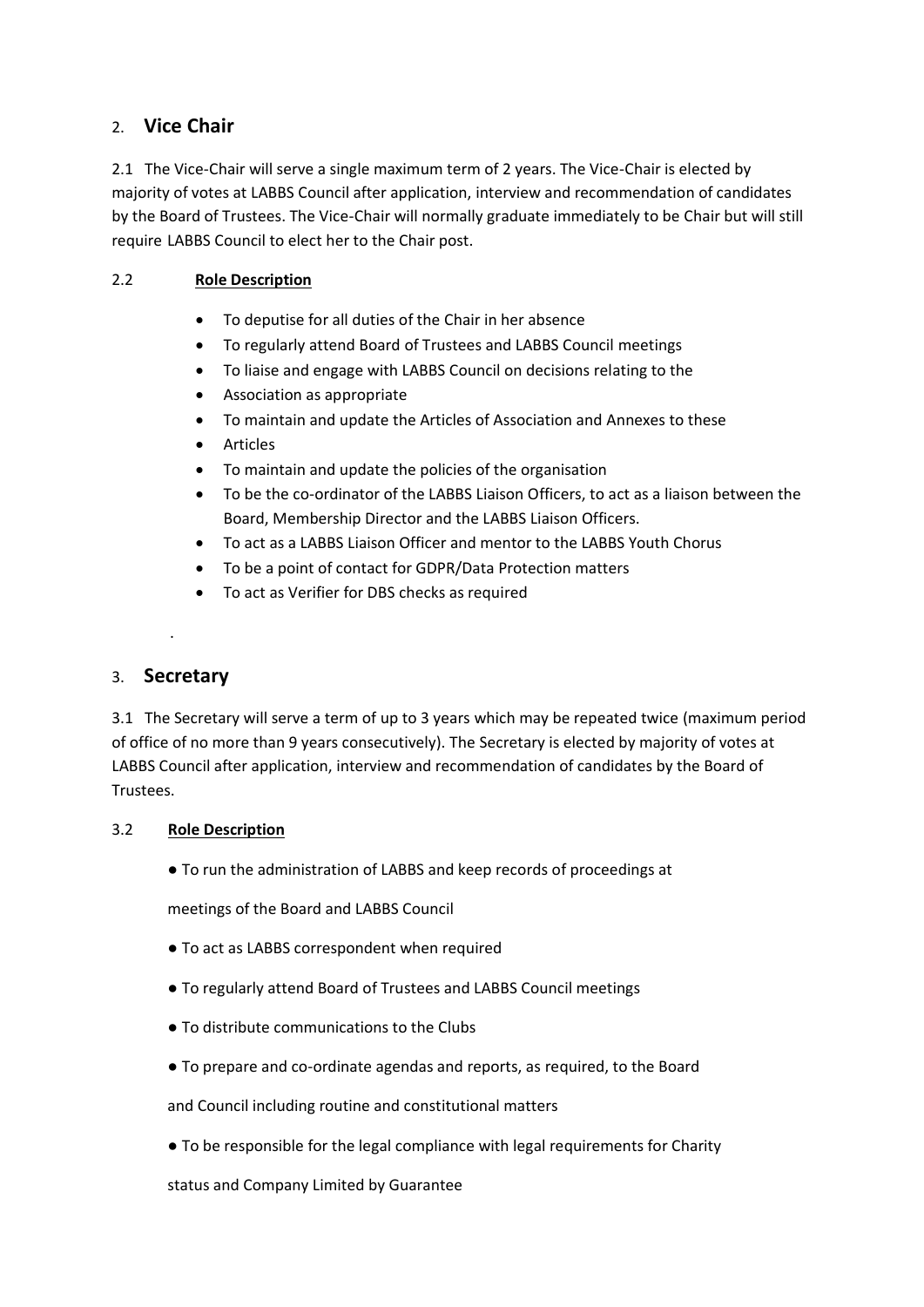### 4. **Finance Director**

4.1 The Finance Director will serve a term of up to 4 years which may be repeated twice (maximum period of office of no more than 12 years consecutively). The Finance Director is elected by majority of votes at LABBS Council after application, interview and recommendation of candidates by the Board of Trustees.

#### 4.2 **Role Description**

- To regularly attend Board of Trustees and LABBS Council meetings
- To liaise and engage with LABBS Council on decisions relating to the

Association as appropriate

● To keep books and manage money for LABBS in accordance with its

approved policies and rules.

● To have oversight and ultimate responsibility of accounts kept by the

Education & Judging Committee (which has a co-opted assistant Finance

Officer)

● To have oversight and ultimate responsibility of accounts kept by the

#### Convention Team

● To monitor income of membership fees received through the Membership

#### Secretary

- To monitor income received through the shop and raffle
- To engage and instruct an accountant and auditor to act for LABBS
- To have oversight of filing of proper records with Companies House and the

Charity Commission to ensure that legal obligations are properly met

● To take the role of the Education & Judging treasurer if a vacancy arises until

a replacement is found

● To have oversight and ultimate responsibility for the accounts of the LABBS Youth Chorus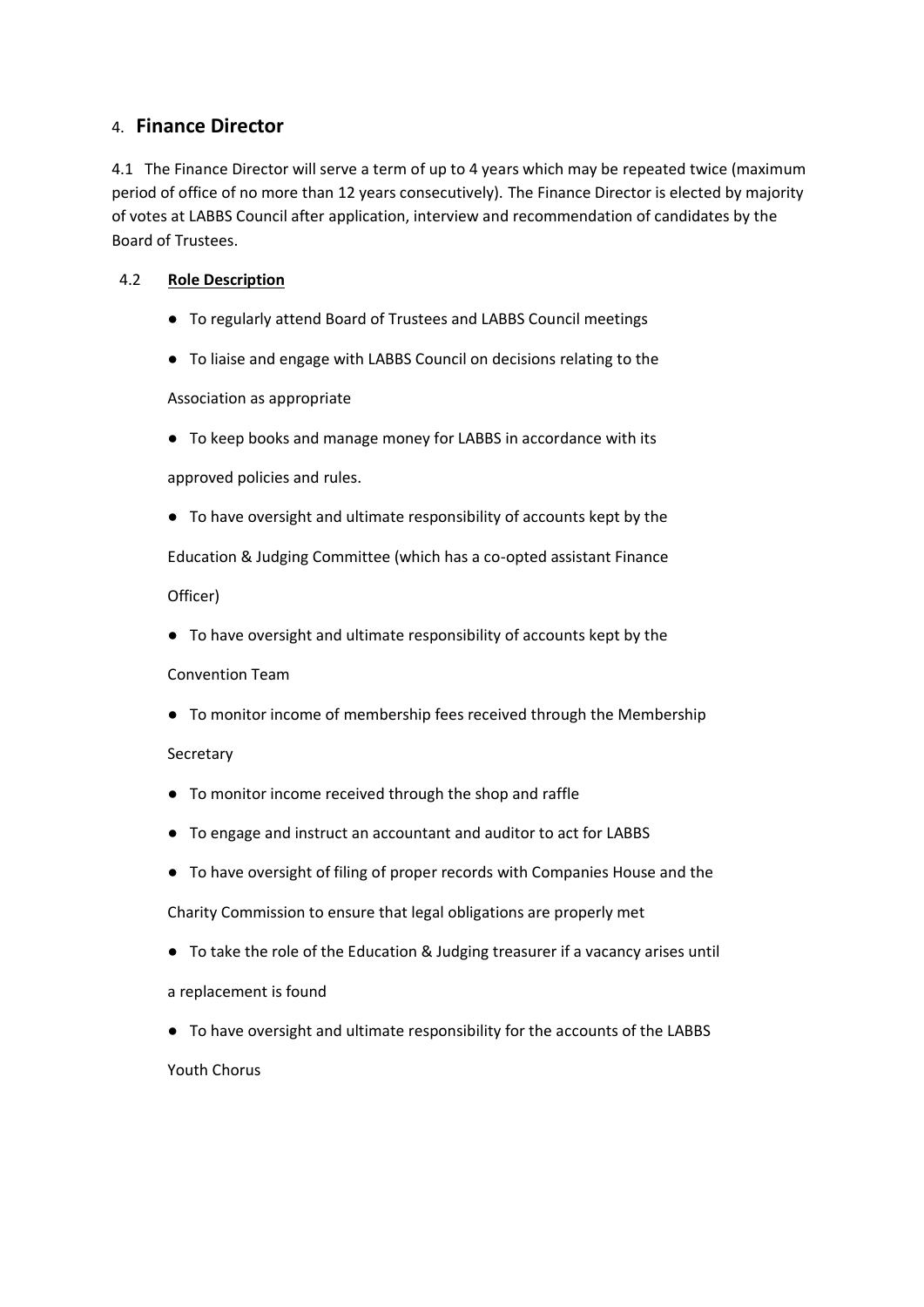## 5. **Membership Director**

5.1 The Membership Director will serve a term of up to 3 years which may be repeated twice (maximum period of office of no more than 9 years consecutively). The Membership Director is elected by majority of votes at LABBS Council after application, interview and recommendation of candidates by the Board of Trustees.

#### 5.2 **Role Description**

- To regularly attend Board of Trustees and LABBS Council meetings
- To liaise and engage with LABBS Council on decisions relating to the

Association as appropriate

- To maintain a list of members and LABBS Directory
- To collect membership fees and account for them to the LABBS Finance

Director

● To have overall responsibility for Clubs and their compliance with the

Charitable Articles & Annexes of LABBS

●. To keep records of all gift aid subscribers

# 6. **Marketing & Communications Director**

6.1 The Marketing & Communications Director will serve a term of up to 3 years which may be repeated twice (maximum period of office of no more than 9 years consecutively). The Marketing & Communication Director is elected by majority of votes at LABBS Council after application, interview and recommendation of candidates by the Board of Trustees.

#### 6.2 **Role Description**

- To regularly attend Board of Trustees and LABBS Council meetings
- To liaise and engage with LABBS Council on decisions relating to the

association as appropriate

● To connect LABBS to the community, public and media through the activities

within the marketing and communications strategy

- To liaise with the Events Director and organisers of third-party events
- To liaise with Clubs and support their activities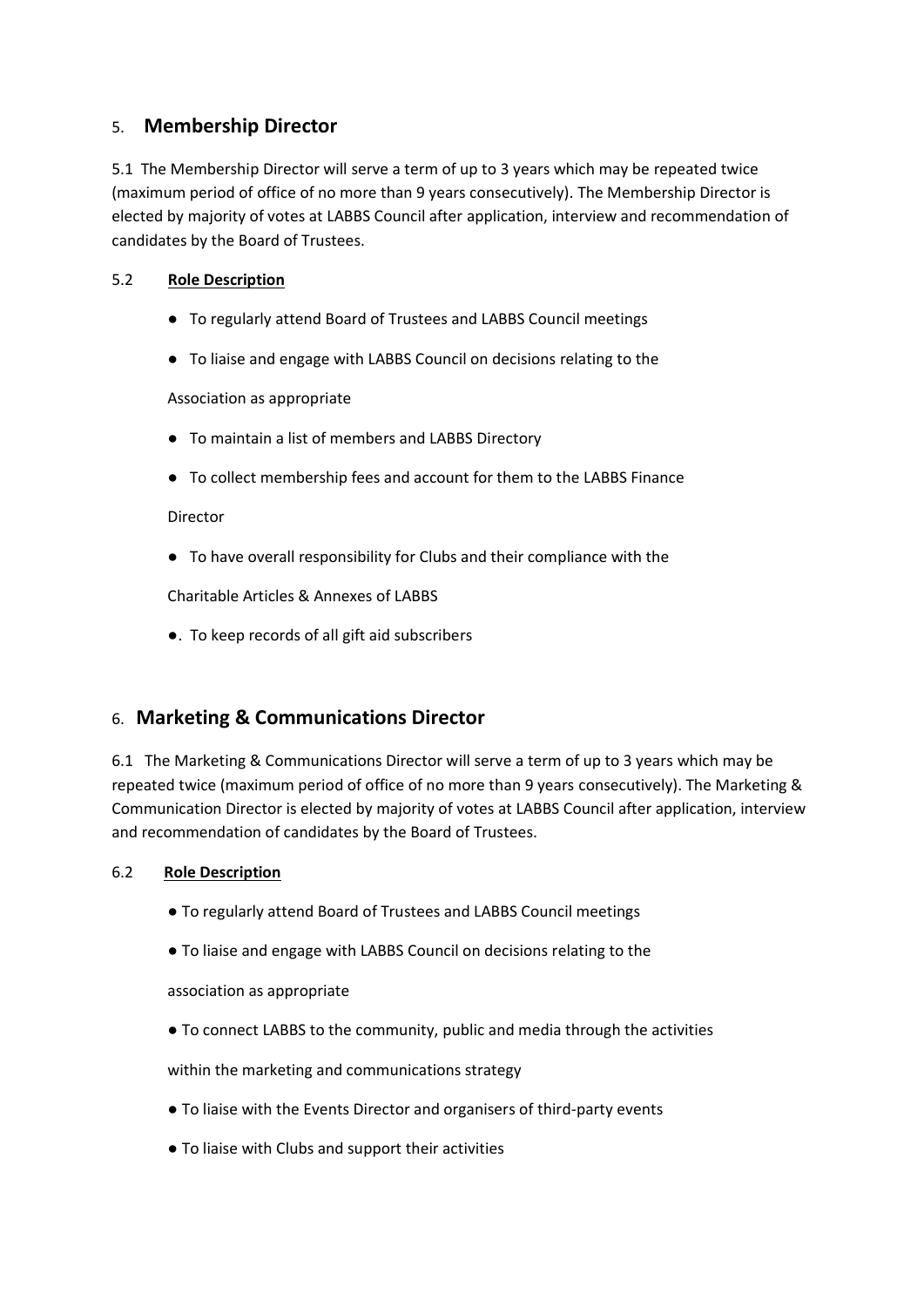● To promote good relationships with other musical/choral associations and voluntary arts organisations, representing LABBS as required

#### 7. **Education Director**

7.1 The Education Director will serve a term of up to 3 years which may be repeated once (maximum period of office 6 years consecutively). The Education Director is nominated by the Education & Judging Committee. This nomination is ratified by the Board of Trustees before being elected by majority of votes at LABBS Council. The Education Director must be recognised as holding the relevant Judging qualifications to hold the position.

#### 7.2 **Role Description**

- To Chair the Education and Judging Committee
- To regularly attend Board of Trustees and LABBS Council meetings
- To liaise and engage with LABBS Council on decisions relating to the association as appropriate
- To be responsible to the Board and Council for training and qualification of LABBS judges
- To be responsible to the Board and Council for education of LABBS members
- To have oversight of the Music Resources functions
- To be responsible to the Board and Council for achievement of the Educational element of the charity's objects
- To be responsible through the Education & Judging Committee to the Board

and Council for maintaining and publishing the LABBS Contest Rules

- To be responsible through the Education & Judging Committee to the Board and Council for running chorus and quartet competitions
- To be responsible for the creation of the strategy for members Education and the content of Educational events.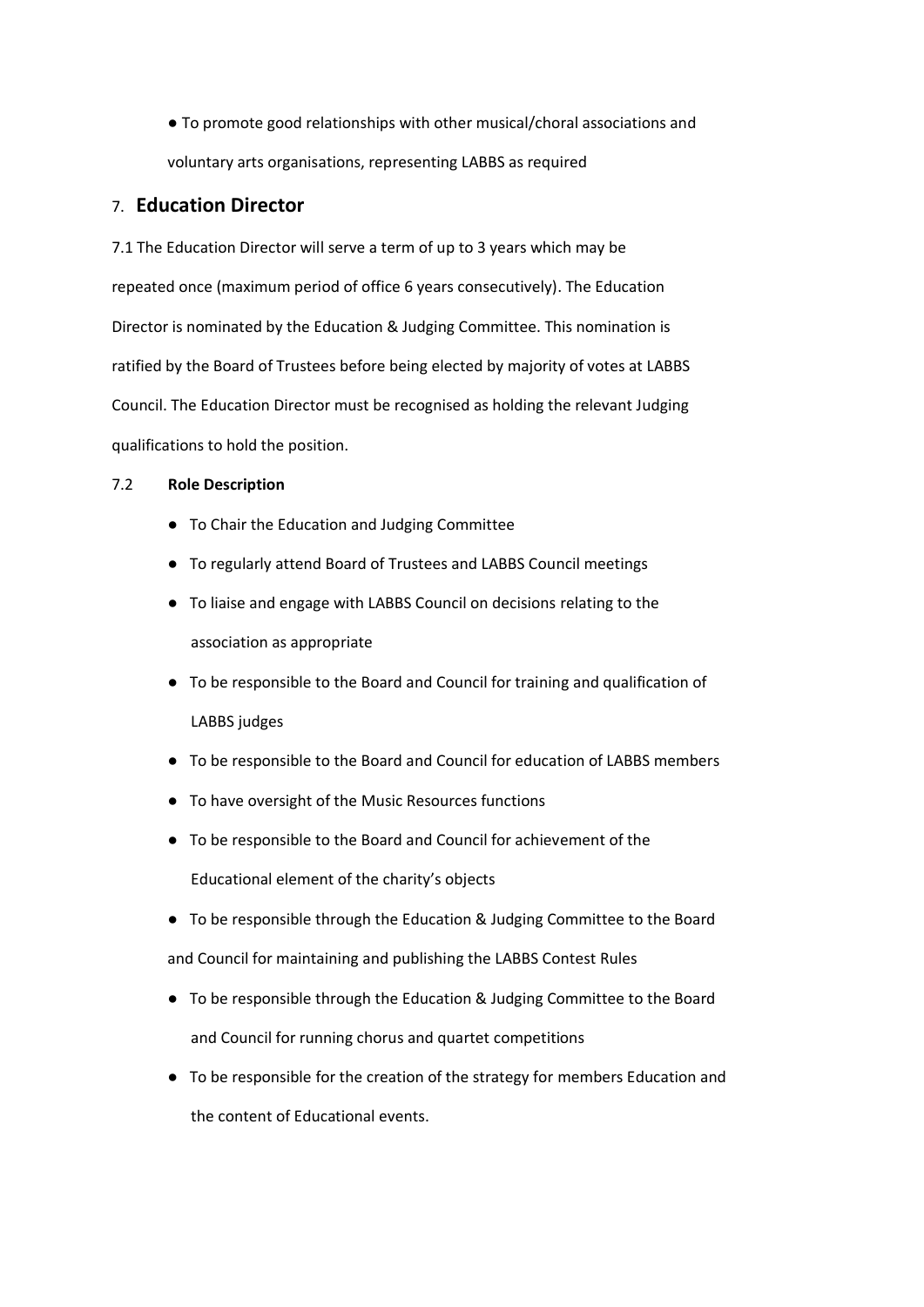## 8. **Events Director**

8.1 The Events Director will serve a term of up to 3 years which may be repeated twice (maximum period of office of no more than 9 years consecutively). The Events Director is elected by majority of votes at LABBS Council after application, interview and recommendation of candidates by the Board of Trustees.

#### 8.2 **Role Description**

● To ensure that all events planned by LABBS achieve the strategic objectives

of the Association and take place in a timely and effective manner.

● To Chair Convention Team meetings and provide Co-ordination between the Education & Judging and Convention Sub-Committees and ensure each event is planned and supported appropriately and to attend such meetings as required to perform these tasks.

● To oversee the financial management of LABBS events and ensure they are properly budgeted and financially managed.

- To regularly attend Board of Trustees and LABBS Council meetings
- To liaise and engage with LABBS Council on decisions relating to the association as appropriate
- To present a report on each previous year's activities to the Board.

# 9. **Immediate Past Chair**

9.1 In line with Article 5.2, the Board of Trustees may co-opt the Immediate Past Chair as an additional Trustee. The Immediate Past Chair will serve a single maximum term of 1 year. The Immediate Past Chair is required to have served a term as Chair immediately before becoming Immediate Past Chair.

#### 9.2 **Role Description**

- To support the incoming Chair as appropriate
- To regularly attend Board of Trustees and LABBS Council meetings

# 10. **Other Co-opted Trustees**

Other Trustee Roles may be determined and agreed by the existing Board of Trustees as required (to a maximum of 12 trustees) at which point this document will be updated.

# 11. **Additional responsibilities**

These descriptions are not exhaustive and other responsibilities may be taken on by members of the Board of Trustees as required for the running of the charity.